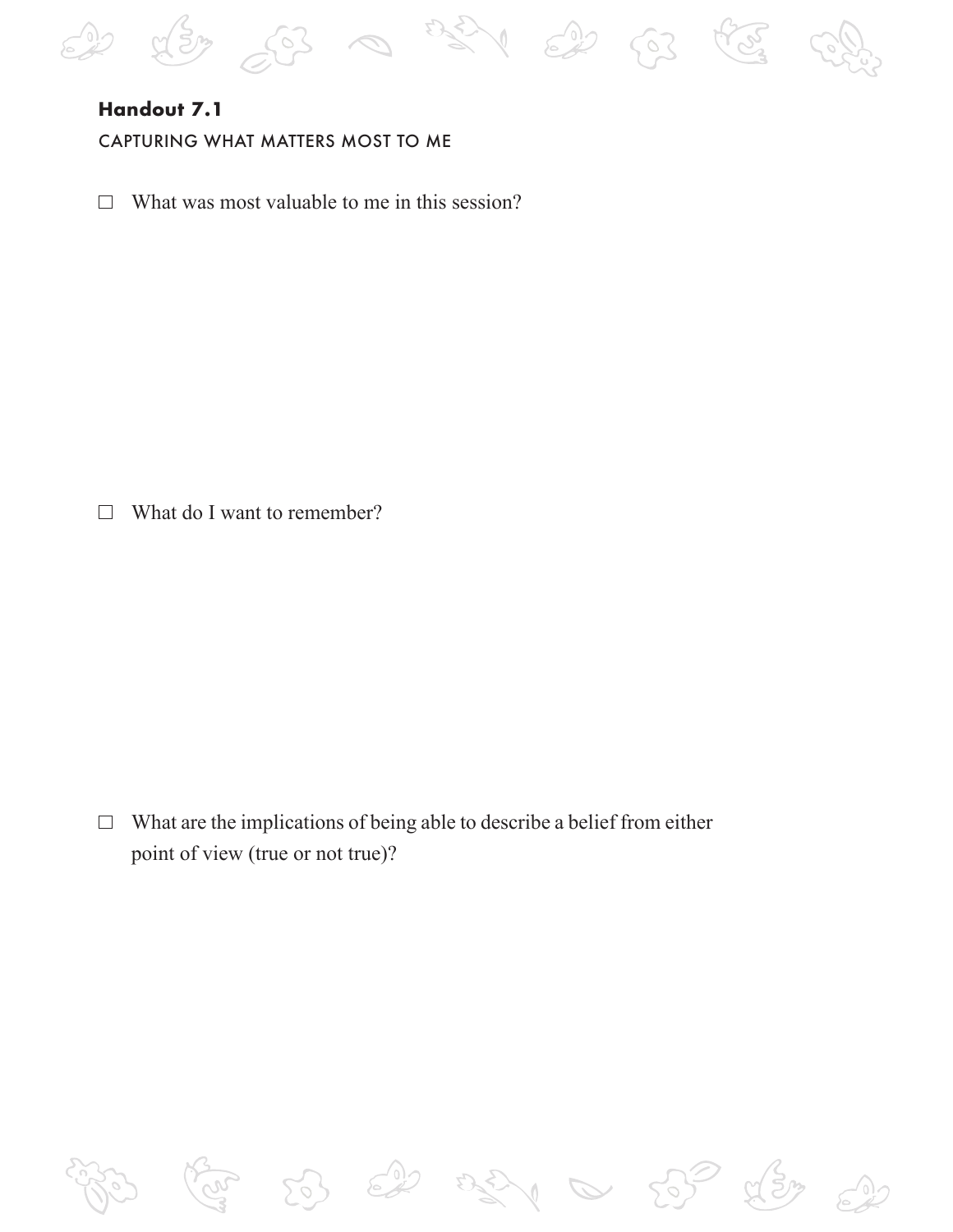**Handout 7.2** MY COMMITMENTS

> Your beliefs are never neutral. They either move you forward or hold you back. And you choose what you will believe.

> > MARCIA WIEDER

Today's Date \_\_\_\_\_\_\_\_\_\_\_

Commitment \_\_\_\_\_\_\_\_\_\_\_\_\_\_\_\_\_\_\_\_\_\_\_\_\_\_\_\_\_\_\_\_\_\_\_\_\_\_\_\_\_\_\_\_\_\_\_

\_\_\_\_\_\_\_\_\_\_\_\_\_\_\_\_\_\_\_\_\_\_\_\_\_\_\_\_\_\_\_\_\_\_\_\_\_\_\_\_\_\_\_\_\_\_\_\_\_\_\_\_\_\_\_\_\_\_\_\_\_\_\_\_\_\_

\_\_\_\_\_\_\_\_\_\_\_\_\_\_\_\_\_\_\_\_\_\_\_\_\_\_\_\_\_\_\_\_\_\_\_\_\_\_\_\_\_\_\_\_\_\_\_\_\_\_\_\_\_\_\_\_ Date completed \_\_\_\_\_\_\_\_\_\_\_

Commitment

\_\_\_\_\_\_\_\_\_\_\_\_\_\_\_\_\_\_\_\_\_\_\_\_\_\_\_\_\_\_\_\_\_\_\_\_\_\_\_\_\_\_\_\_\_\_\_\_\_\_\_\_\_\_\_\_\_\_\_\_\_\_\_\_\_\_ \_\_\_\_\_\_\_\_\_\_\_\_\_\_\_\_\_\_\_\_\_\_\_\_\_\_\_\_\_\_\_\_\_\_\_\_\_\_\_\_\_\_\_\_\_\_\_\_\_\_\_\_\_\_\_\_

Date completed \_\_\_\_\_\_\_\_\_\_\_

Commitment \_\_\_\_\_\_\_\_\_\_\_\_\_\_\_\_\_\_\_\_\_\_\_\_\_\_\_\_\_\_\_\_\_\_\_\_\_\_\_\_\_\_\_\_\_\_\_

\_\_\_\_\_\_\_\_\_\_\_\_\_\_\_\_\_\_\_\_\_\_\_\_\_\_\_\_\_\_\_\_\_\_\_\_\_\_\_\_\_\_\_\_\_\_\_\_\_\_\_\_\_\_\_\_\_\_\_\_\_\_\_\_\_\_ \_\_\_\_\_\_\_\_\_\_\_\_\_\_\_\_\_\_\_\_\_\_\_\_\_\_\_\_\_\_\_\_\_\_\_\_\_\_\_\_\_\_\_\_\_\_\_\_\_\_\_\_\_\_\_\_

Date completed \_\_\_\_\_\_\_\_\_\_\_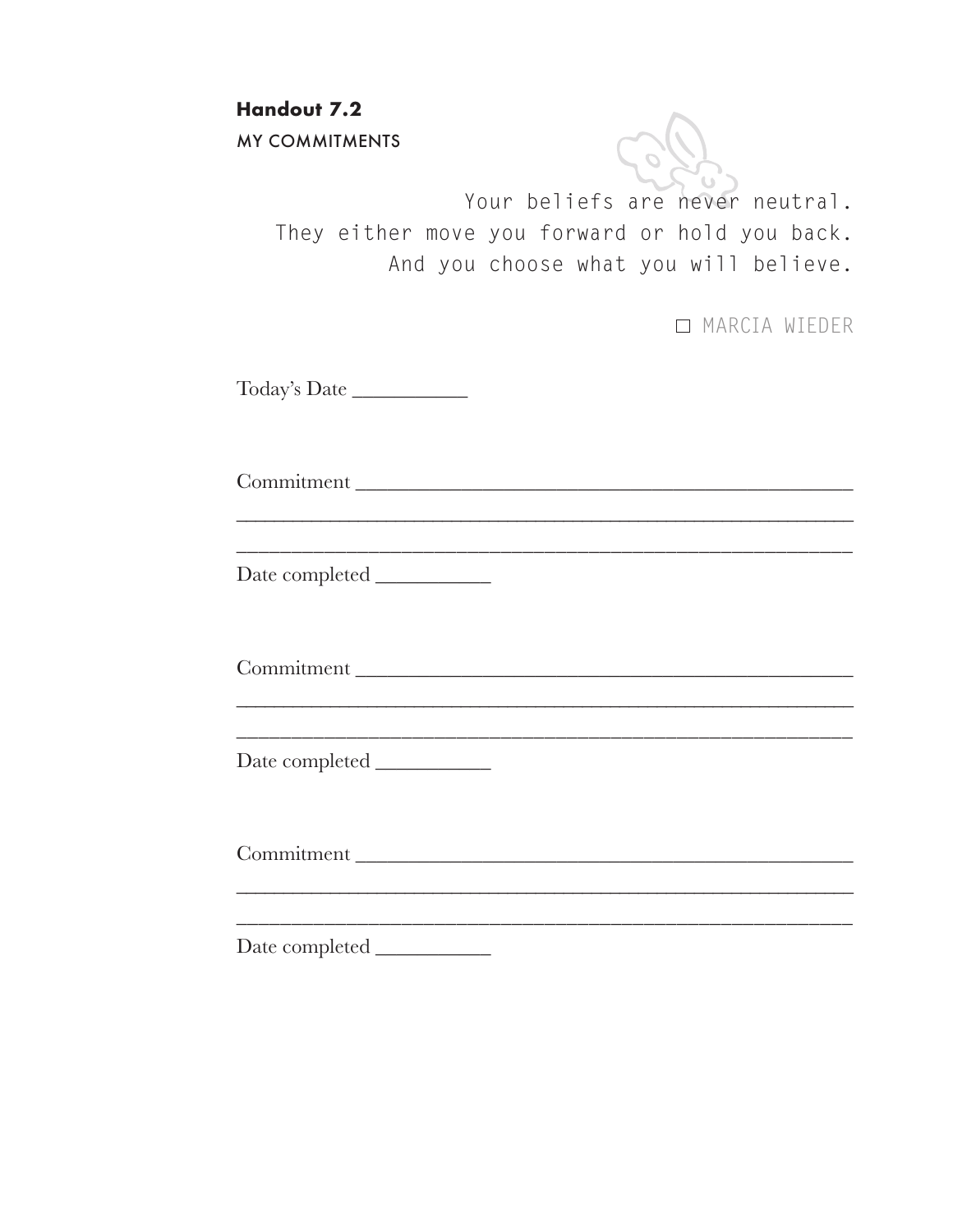## **Session Accelerator 8.1**

### WHAT'S THE EVIDENCE? AFFIRMING OR REJECTING BELIEFS

When you're stuck in a spiral, to change all aspects of the spin you need only to change one thing.

CHRISTINA BALDWIN

Choose one positive belief. Choose one negative belief. Between now and our next session, gather evidence to support that the positive belief is true, and evidence to support that the negative belief is false.

A POSITIVE BELIEF I HAVE ABOUT MYSELF IS:

The evidence that I have gathered that this positive belief is absolutely TRUE:

#### A NEGATIVE BELIEF I HAVE ABOUT MYSELF IS:

The evidence that I have gathered that this negative belief is absolutely FALSE: